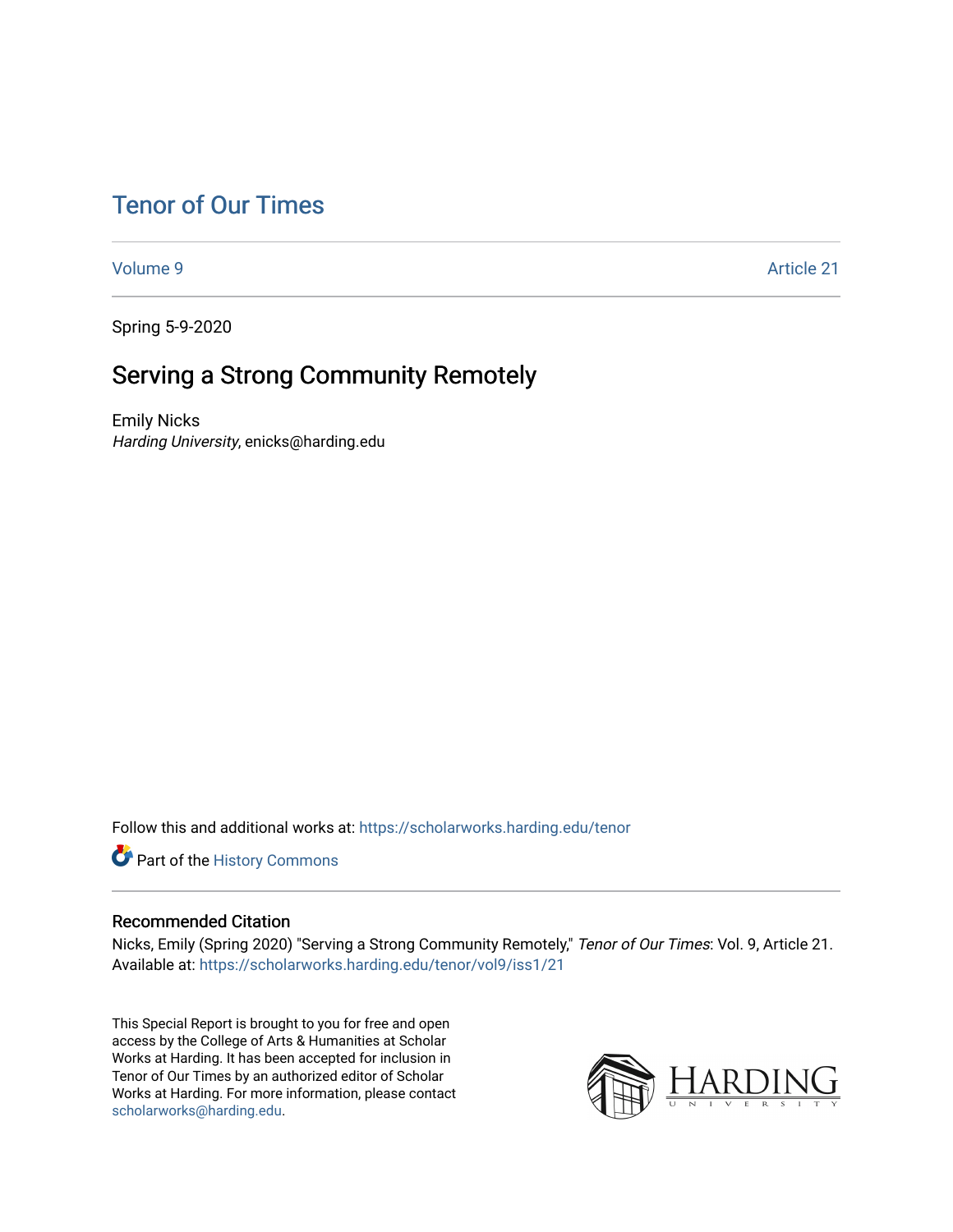

# **Author Bio:**

Emily Nicks is the 2019-20 editor-inchief of The Bison newspaper. A senior public relations major, she is passionate about writing, communicating and giving a voice to the voiceless. Emily never imagined the end of her undergraduate college career would end in such an unprecedented way, but she is thankful for her time at Harding and the community she found there.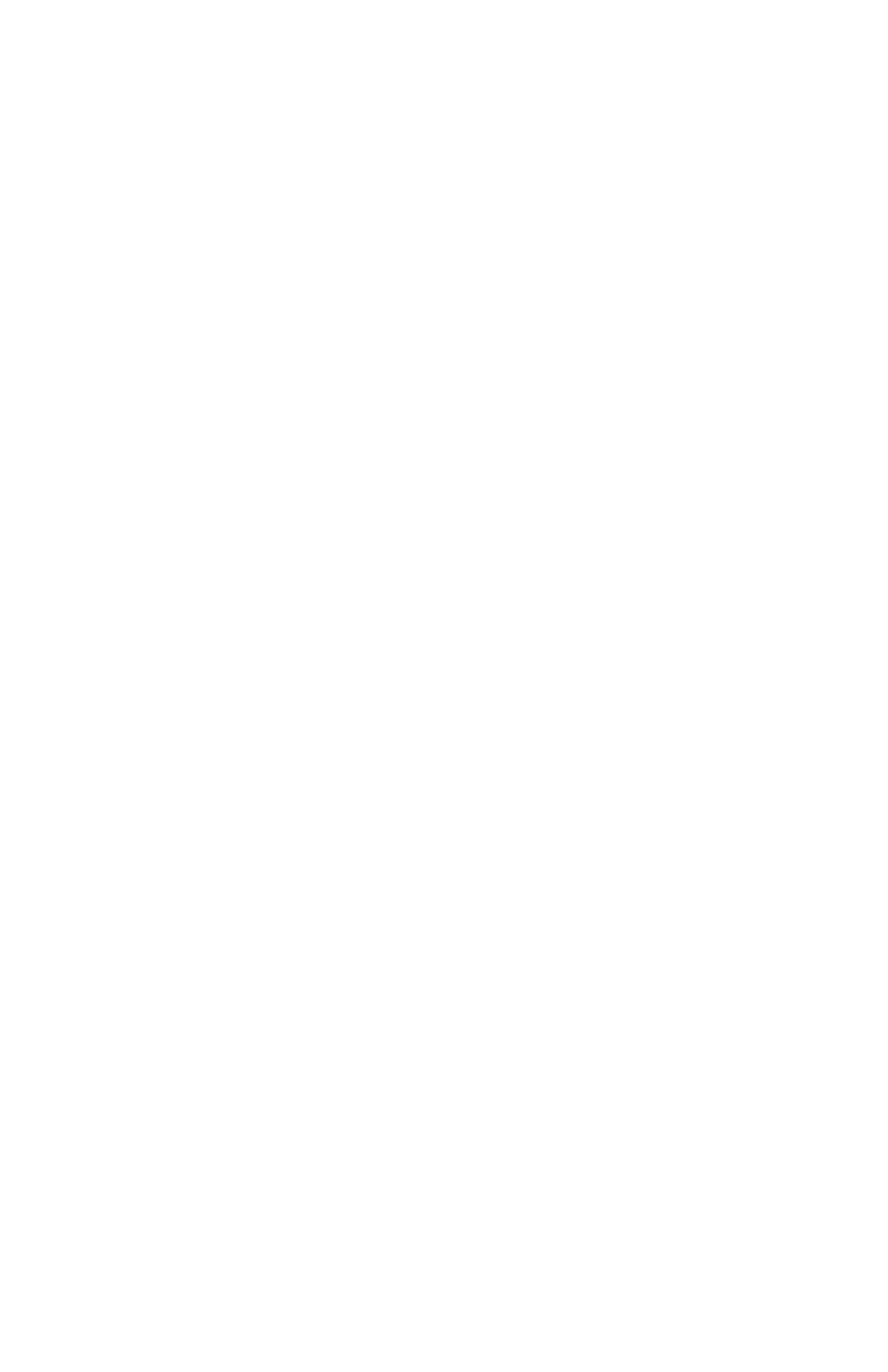#### **SERVING A STRONG COMMUNITY REMOTELY**

## **By Emily Nicks**

For some people, the news hit like a punch to the gut. Learning that Harding was cancelling on-campus classes and activities until further notice was a shock to many when the email arrived in our inboxes around the country March 12. That wasn't the case for me. The shock would come later — so would the tears, the emotions, the sadness.

For the time being, we got to work.

I had arrived in New York City about seven hours prior to hearing the news. Early that morning, I joined the other Harding representatives attending the annual College Media Association spring conference: April Fatula, Student Publications adviser; senior Emma Aly, Petit Jean yearbook editor-in-chief; and senior Hannah Wise, Shockwave digital team editor-in-chief. Although we were looking forward to a fun weekend in the Big Apple, things changed quickly with Harding's announcement.

You see, the three of us students there in New York — under the direction of our mentor and adviser — had been entrusted to communicate fairly, accurately and quickly with our peers and the Harding community as leaders of student media outlets.

Because of that, we worked tirelessly over the next several hours.. We wrote, asked for clarity, answered questions. We fielded dozens of questions through our social media channels; we even went live on Facebook for almost 30 minutes answering questions in real time. We were in an Uber on the way to lunch when we received the official notice, though I had heard rumors of the possibility a few hours earlier. Even in the car and while hurriedly eating a few slices of pizza, we typed preliminary story drafts using Google Docs on our phones and came up with a social media strategy.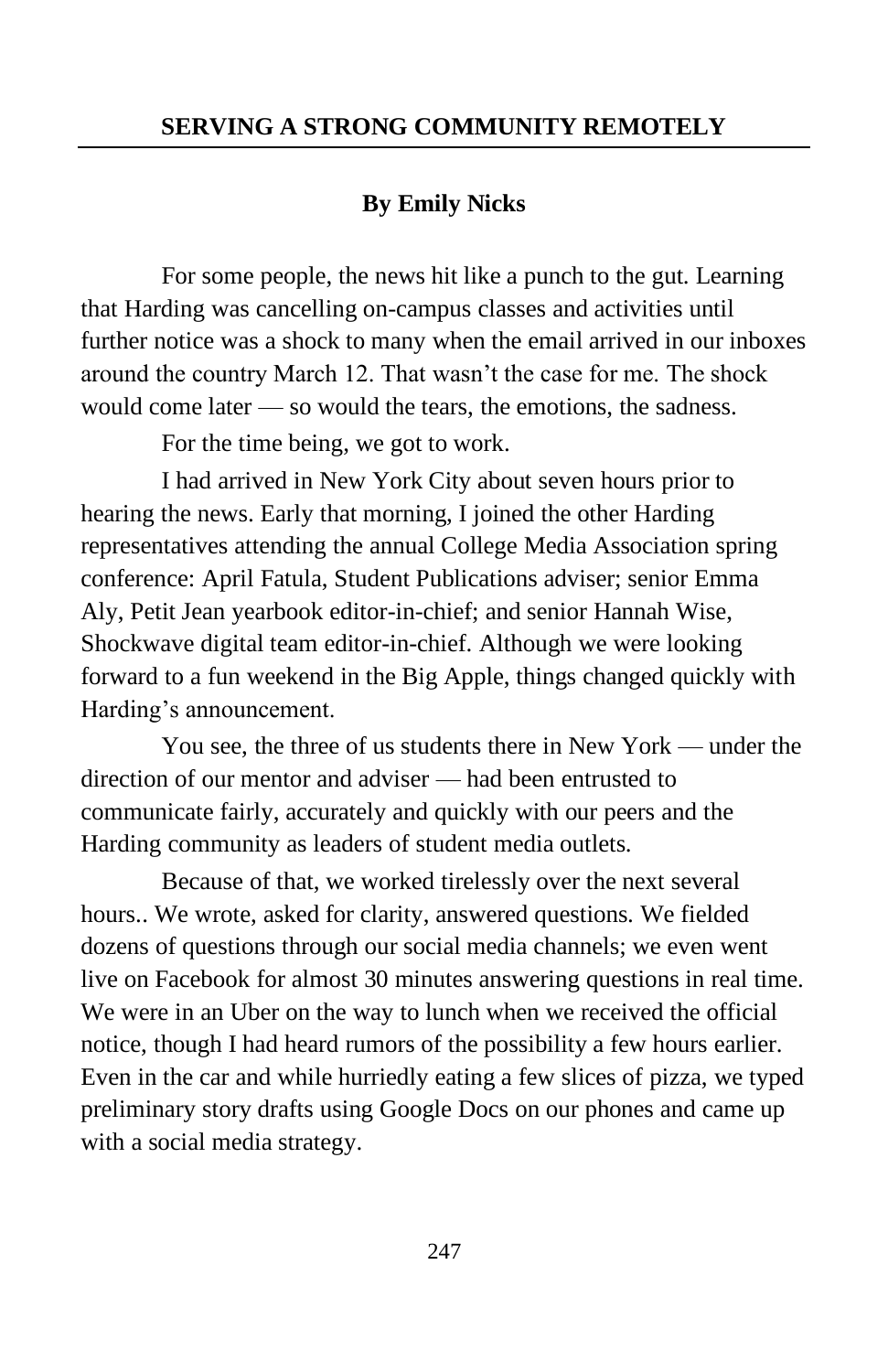## *Tenor of Our Times*

"This doesn't feel real," Wise said quietly as she continued to work. Aly and I knew exactly what she meant.

When our live video ended around 6 that evening, we all felt the dust settle for a moment. Finally, we processed what this meant to us as individuals, as students, as seniors — not just as student journalists. We ate dinner slowly, thoughtfully and quietly joined by our professor, Jack Shock. It was a much different scene than the hectic lunch we had rushed our way through just a few hours previously. We treated ourselves to dessert, made a brief stop to glance at Times Square and returned to the hotel. We were leaving in the morning in the wake of everything that had happened and a conference on the verge of being shut down.

The entire day was a storm — a calm beginning interrupted by waves tossing us back and forth, just to be followed by a sudden stillness. Through it all, we pressed on. Though it had been tempting to just shut down and individually process the unprecedented decision made that Thursday afternoon, we knew we had to serve a different purpose for the benefit of our peers and community, at least for the time being.

A key part to any successful, tight community is the understanding of roles. Many people play many different roles within these communities that mean so much to us, and each of us is no different. When it is time for you, in whatever role you play, to serve in whatever way you are needed, you must do so. You leave behind a void when you don't. For those several hours on March 12, we had to fulfill our roles. As The Bison newspaper editor, I have always said that our purposes as a publication are to inform our current community and record history for the community to come. On March 12, and in the weeks to follow, those needs were very present.

Over the last several weeks, I have felt the strength of community greater than ever before, even while uncertain circumstances drive many of us away from one another physically. I felt the strength of community on March 12 in New York City between the few of us there, working together to do what we never would have been able to do alone.